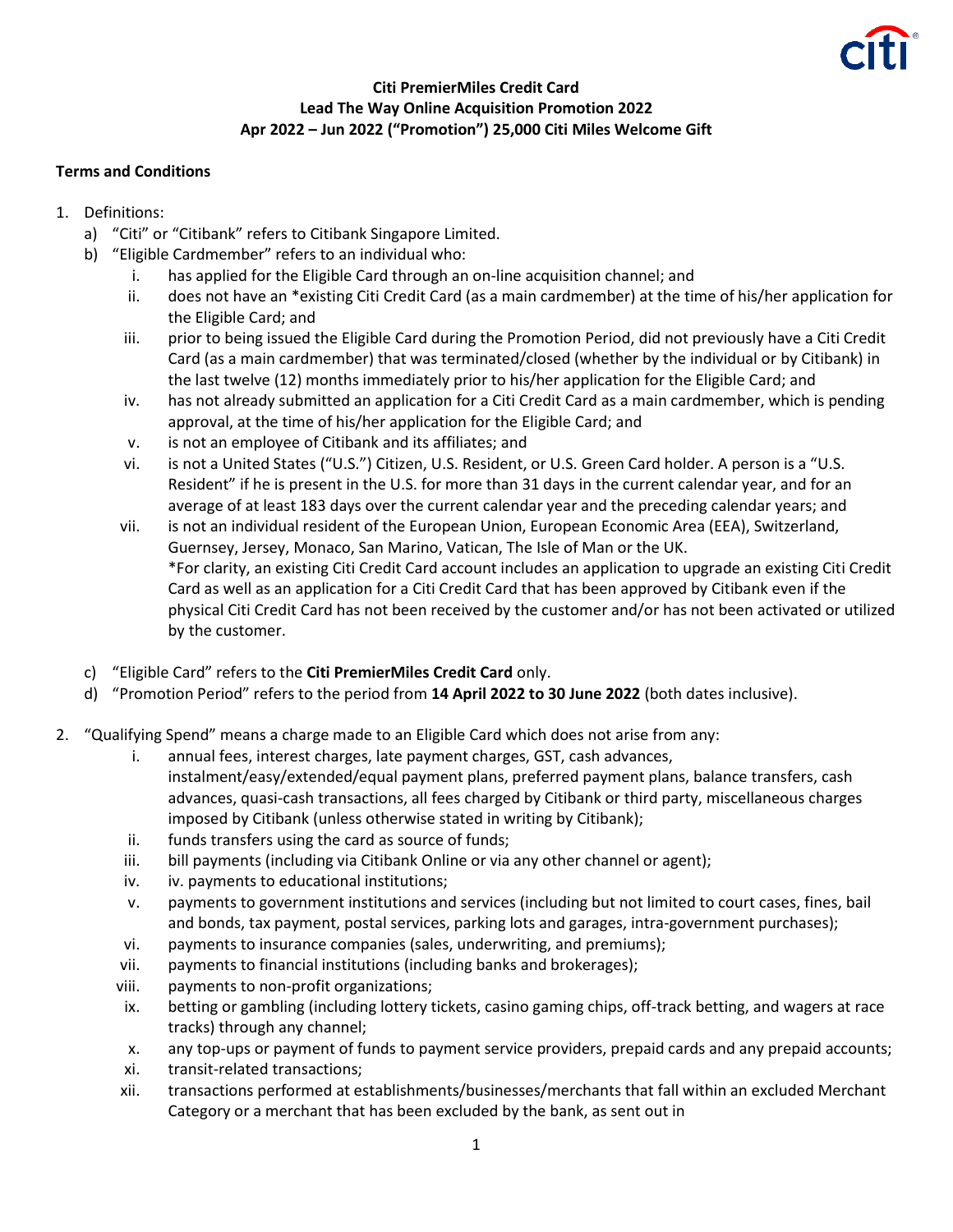

www.citibank.com.sg/rwdexcl (this list of excluded Merchant Categories or merchants may be updated from time to time at our discretion and Eligible Cardmembers shall refer to this list for any updates)

- 3. "Qualifying Period" refers to the period starting from the Eligible Card approval date to the **end of that calendar month** ("First Month") and, **two full calendar months** immediately after the end of that First Month. Example: if the Eligible Card is approved on 14 April 2022, the Qualifying Period will be from 14 April 2022 (i.e. card approval date) to 30 June 2022 (i.e. **two** full calendar months starting from April), both dates inclusive.
- 4. By participating in this Promotion, the Eligible Cardmember authorizes Citibank to send Short Message Service ("SMS") notifications pertaining to the Promotion to him/her.
- 5. An Eligible Cardmember who meets all of the conditions below will qualify to receive **the Citi Miles** ("Welcome Gift") set out below:
	- i. applies for the Eligible Card within the Promotion Period via an online application (an online application is an application made via Citibank's online application platform or such other online platforms through which an application may be made); and
	- ii. the application for the Eligible Card must be approved and successfully opened within 30 days from the date of application.
	- iii. Pays the Eligible Card's first year annual membership fee of S\$192.60 (inclusive of GST) by the payment due date (as specified on the statement of account); and
	- iv. Spends S\$800 Qualifying Spend using the Eligible Card successfully opened during the Qualifying Period. The 25,000 Citi Miles will be credited in stages as follows:

|                               | Condition                                                                           | <b>Crediting of Bonus Citi Miles</b>                                                                                                  |
|-------------------------------|-------------------------------------------------------------------------------------|---------------------------------------------------------------------------------------------------------------------------------------|
| (a)                           | Bonus Citi Miles earned on payment of Annual Fee<br>of S\$192.60 (inclusive of GST) | 10,000 Citi Miles will be credited upon billing and<br>payment of Annual Fee                                                          |
| (b)                           | Meet Qualifying Spend amount of S\$800                                              | 15,000 Citi Miles will be credited within three (3)<br>months from the date all the conditions in clause<br>(a) and (b) have been met |
| <b>Total Bonus Citi Miles</b> |                                                                                     | 25,000 Citi Miles                                                                                                                     |

- 6. The **Bonus Citi Miles** will be credited to the Eligible Card **within three (3) calendar months** from the end of the Qualifying Period given that all the conditions in Clause (5) has been satisfied.
- 7. In the event that the Eligible Cardmember's Eligible Card is not activated, inactive, terminated or closed (whether by the individual or by Citibank) prior to the date of crediting the **Bonus Citi Miles**, Citibank reserves the right to forfeit the **Bonus Citi Miles**.
- 8. An Eligible Cardmember whose Eligible Card is not in good standing or is otherwise closed/terminated and/or suspended (whether closed/terminated/suspended by the Eligible Cardmember or Citibank or for any reason whatsoever) at any time before the fulfilment of the **Welcome Gift** will not be entitled to receive any **Welcome Gift** on or after the date on which the Eligible Card is closed/suspended/terminated.
- 9. In the event that the Eligible Cardmember has accumulated the Qualifying Spend on his/her Eligible Card within the Qualifying Period, but has some of his/her transactions made during the Qualifying Period reversed/refunded/rejected, Citibank reserves the right to forfeit/clawback the **Welcome Gift**.